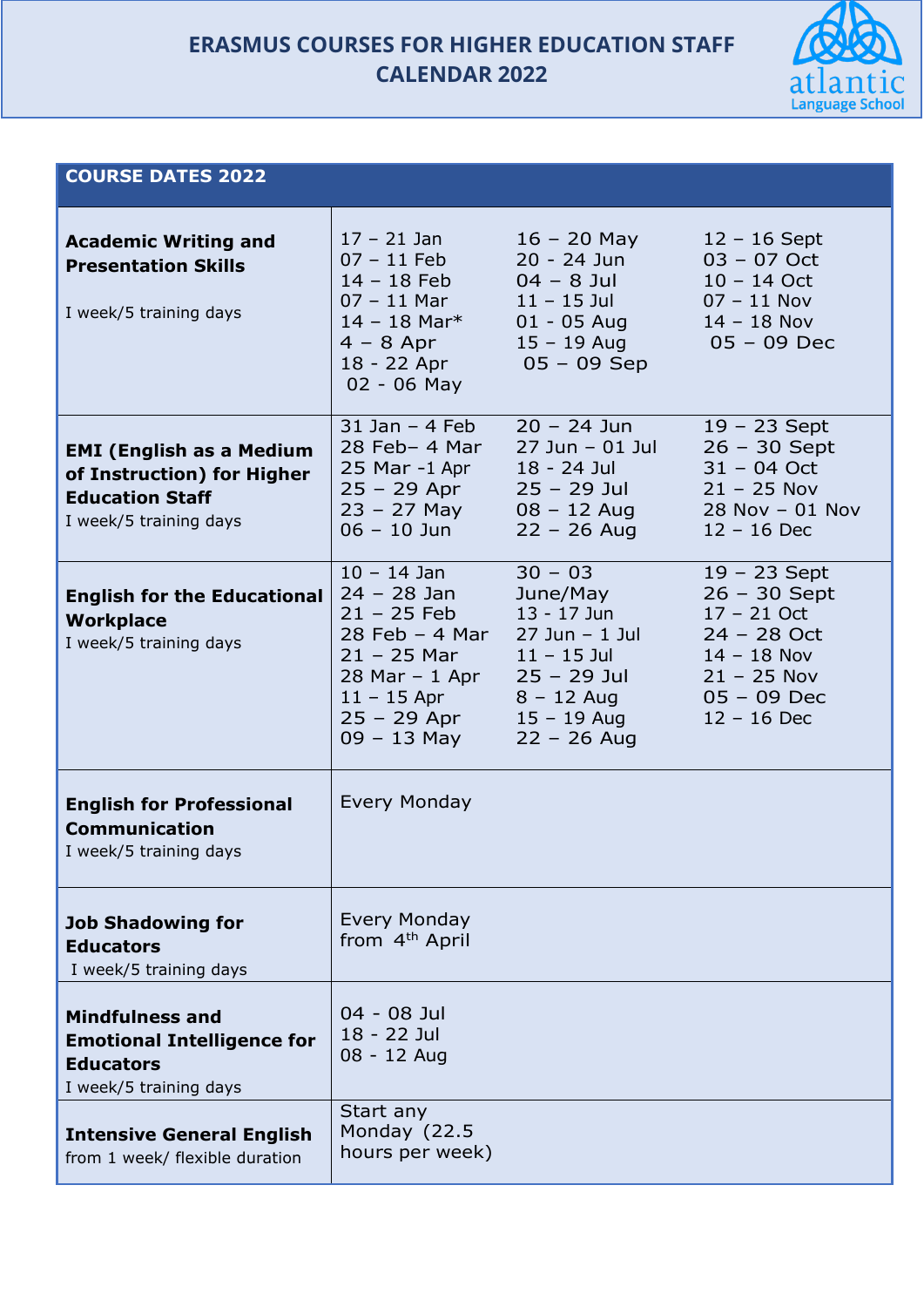**ERASMUS COURSES FOR SECONDARY EDUCATION STAFF CALENDAR 2022**



## **COURSE DATES 2022**

| <b>Approaching CLIL as a</b><br><b>Language Teacher</b><br>I week/5 training days                           | $04 - 08$ Jul<br>$25 - 29$ Jul<br>$15 - 19$ Aug<br>$05 - 09$ Sep   |                                      |
|-------------------------------------------------------------------------------------------------------------|--------------------------------------------------------------------|--------------------------------------|
| <b>Implementing CLIL in the</b><br><b>Subject Classroom</b><br>I week/5 training days                       | $04 - 08$ Apr<br>$04 - 08$ Jul<br>$25 - 29$ Jul                    | $15 - 19$ Aug<br>$05 - 09$ Sep       |
| <b>Web 2.0 for Language</b><br><b>Teaching</b><br>I week/5 training days                                    | $18 - 22$ Apr<br>$20 - 24$ Jun<br>$11 - 15$ Jul<br>$01 - 05$ Aug   | $22 - 26$ Aug<br>$12 - 16$ Sept      |
| <b>Introducing Climate</b><br><b>Change Issues into the</b><br><b>Classroom</b><br>I week/5 training days   | $11 - 15$ Apr<br>$11 - 15$ Jul<br>$22 - 26$ Aug<br>$12 - 16$ Sept  |                                      |
| <b>Making Your Classroom</b><br>an Inclusive Environment<br>I week/5 training days                          | $18 - 22$ Apr<br>$08 - 12$ Aug<br>$29$ Aug - 02 Sept               | $19 - 23$ Sept                       |
| <b>Integrate Blended</b><br><b>Learning into your</b><br><b>Teaching Practice</b><br>I week/5 training days | $11 - 15$ Apr<br>27 Jun - 01 Jul<br>$18 - 22$ Jul<br>$08 - 12$ Aug | $29$ Aug - 02 Sept<br>$19 - 23$ Sept |
| <b>Mindfulness &amp; Emotional</b><br><b>Intelligence for Educators</b>                                     | 27 Jun - 01 Jul<br>$11 - 15$ Jul<br>$01 - 05$ Aug                  |                                      |
| <b>Job Shadowing for</b><br><b>Educators</b>                                                                | <b>Start any Monday</b>                                            |                                      |
| <b>Intensive General English</b><br>from 1 week/ flexible duration                                          | Start any<br>Monday (22.5<br>hours per week)                       |                                      |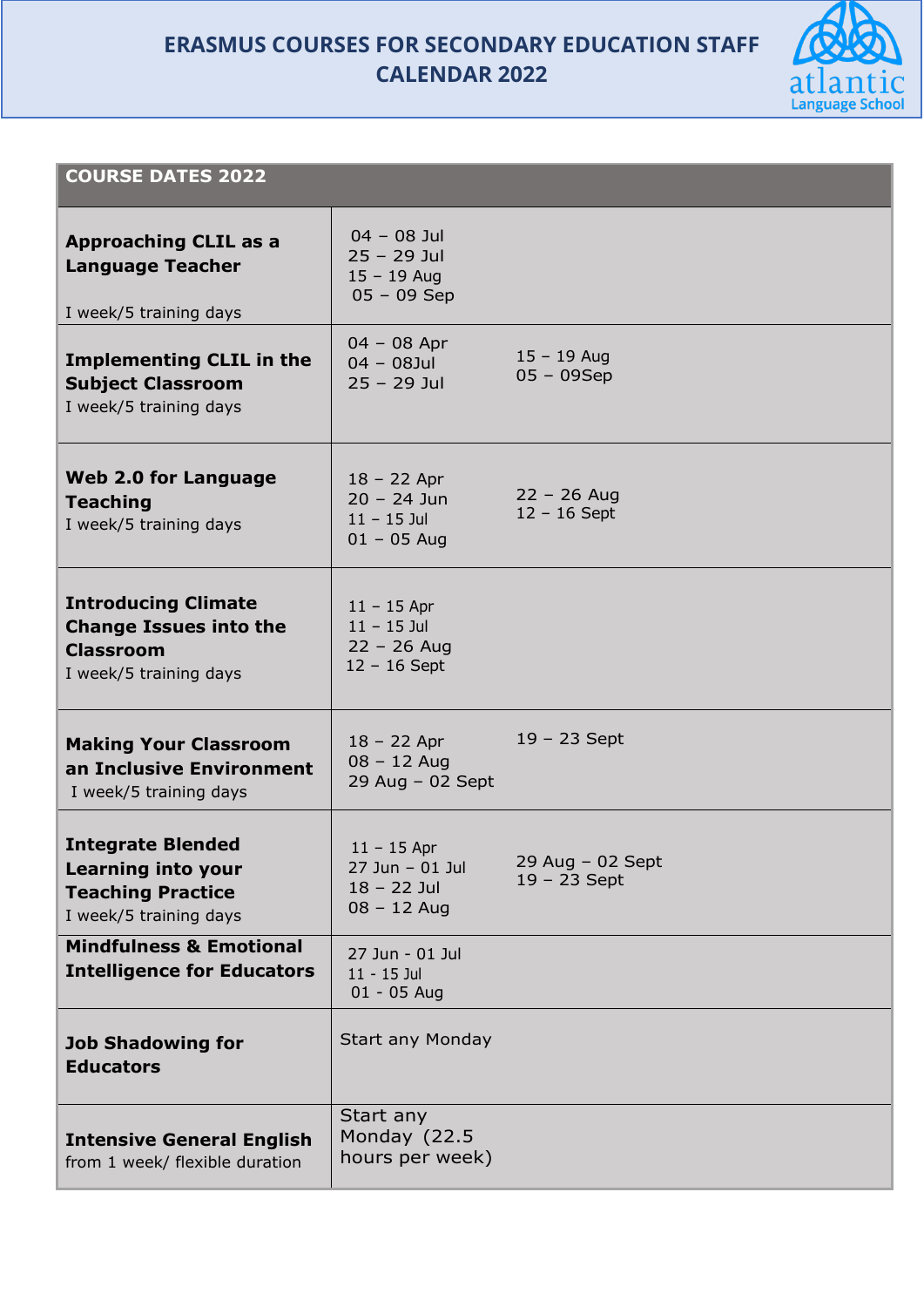# **ERASMUS COURSES FOR PRIMARY EDUCATION STAFF CALENDAR 2022**



#### **COURSE DATES 2022**

| <b>CLIL for Primary Teachers</b><br>I week/5 training days                        | 04 Jul<br>$25$ Jul<br>15 Aug<br>05 Sep       |
|-----------------------------------------------------------------------------------|----------------------------------------------|
| <b>Fun, Games and Learning</b><br>for Primary Teachers<br>I week/5 training days  | $11$ Jul<br>01 Aug<br>22 Aug<br>12 Sep       |
| <b>Teacher Refresher for</b><br><b>Primary Teachers</b><br>I week/5 training days | 18 Jul<br>8 Aug<br>29 Aug<br>19 Sept         |
| <b>Intensive General English</b><br>from 1 week/ flexible duration                | Start any<br>Monday (22.5<br>hours per week) |